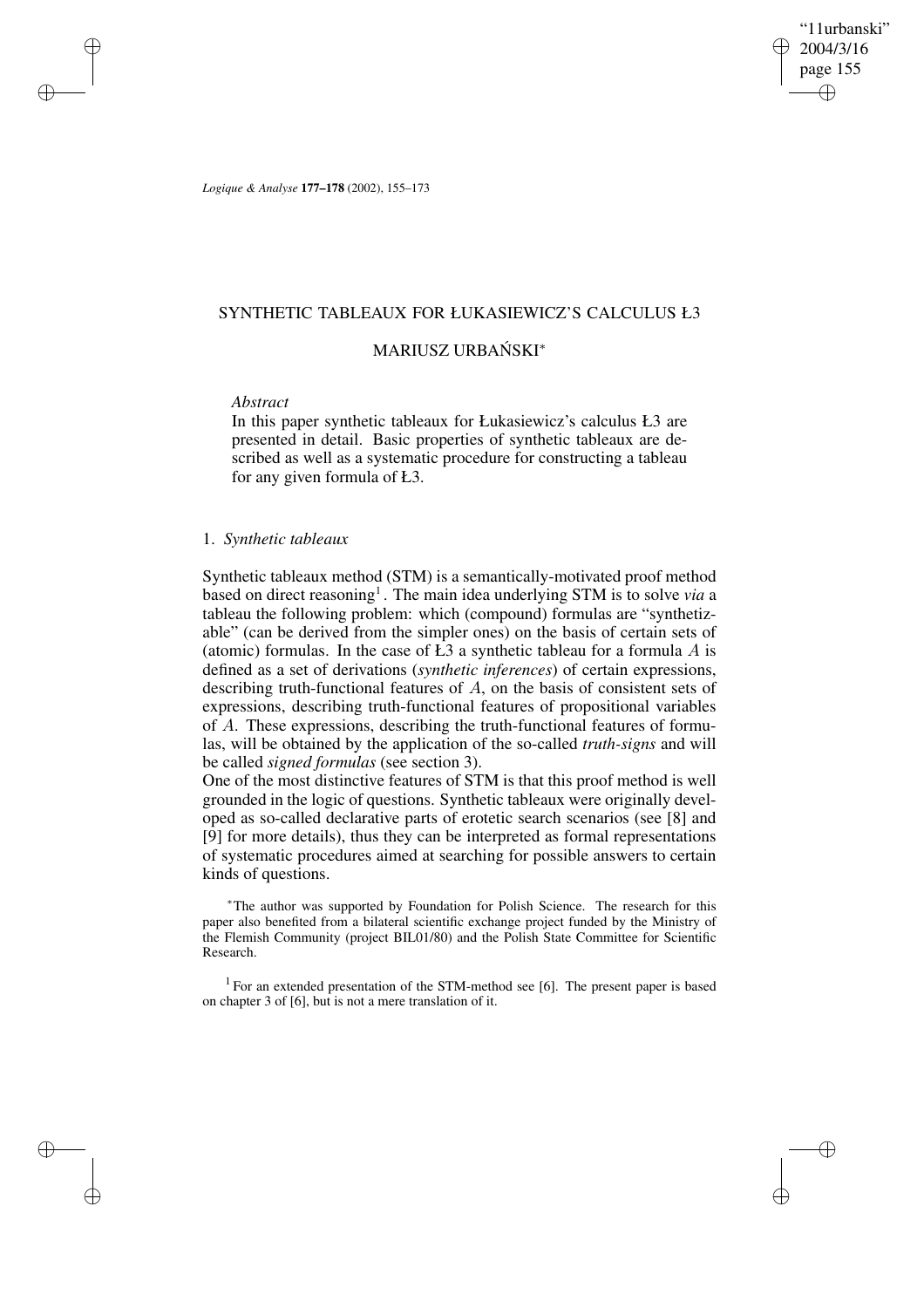156 MARIUSZ URBAŃSKI

"11urbanski" 2004/3/16 page 156

✐

✐

✐

✐

# 2. *Basics*

Ł3 is a well-known three-valued propositional calculus, developed by Łukasiewicz (cf. [4] for details). The vocabulary of Ł3 consists of propositional variables  $(p, q, r, \ldots, p_1, p_2, \ldots$  and so on), implication  $(\rightarrow)$  and negation  $(\neg)$  as the only primitive connectives, and brackets as technical symbols (which were originally avoided by Łukasiewicz by using so called *Polish notation*). Ł3 is not truth-functionally complete, but other standard connectives (as conjunction and disjunction) can be defined in it. The notion of a well-formed formula of Ł3 is defined in the standard way. For conciseness, instead of the expression 'well-formed formula of Ł3' we will use the term 'formula' or simply 'wff'. We will use the letters  $\varphi$ ,  $\phi$ , ... (possibly with subscripts) as metavariables for propositional variables, and the letters A, B, . . . as metavariables for formulas of Ł3.

The meanings of Ł3 implication and negation are described by the following matrices (in case of implication the first column represents the value of an antecedent, the first row — the value of a consequent):

|                    | 0                  |                   |                |
|--------------------|--------------------|-------------------|----------------|
|                    |                    |                   |                |
| $\frac{1}{2}$<br>0 | $\frac{1}{2}$<br>1 |                   |                |
|                    |                    |                   | $\mathbf{0}$   |
|                    |                    | $\frac{1/2}{1/2}$ | $\overline{0}$ |
| $\frac{1}{2}$      |                    |                   | $\frac{1}{2}$  |
|                    |                    |                   |                |

The sign '1' stands for Truth whereas the sign '0' stands for Falsehood. The symbol  $\binom{1}{2}$  stands for undefinedness or undeterminacy (the introduction of the third logical value was strongly connected with Łukasiewicz's indeterministic philosophical account).

A *valuation* is defined as a distribution of the truth-values over the propositional variables. Valuations will be referred to as  $w, u, \ldots$  (possibly with subscripts). As 1 is the designated truth value, a *Ł3-valid formula* is a formula which is true under every valuation. The notions of satisfiability of a set of wffs and of a formula are defined in the usual way.

✐

✐

✐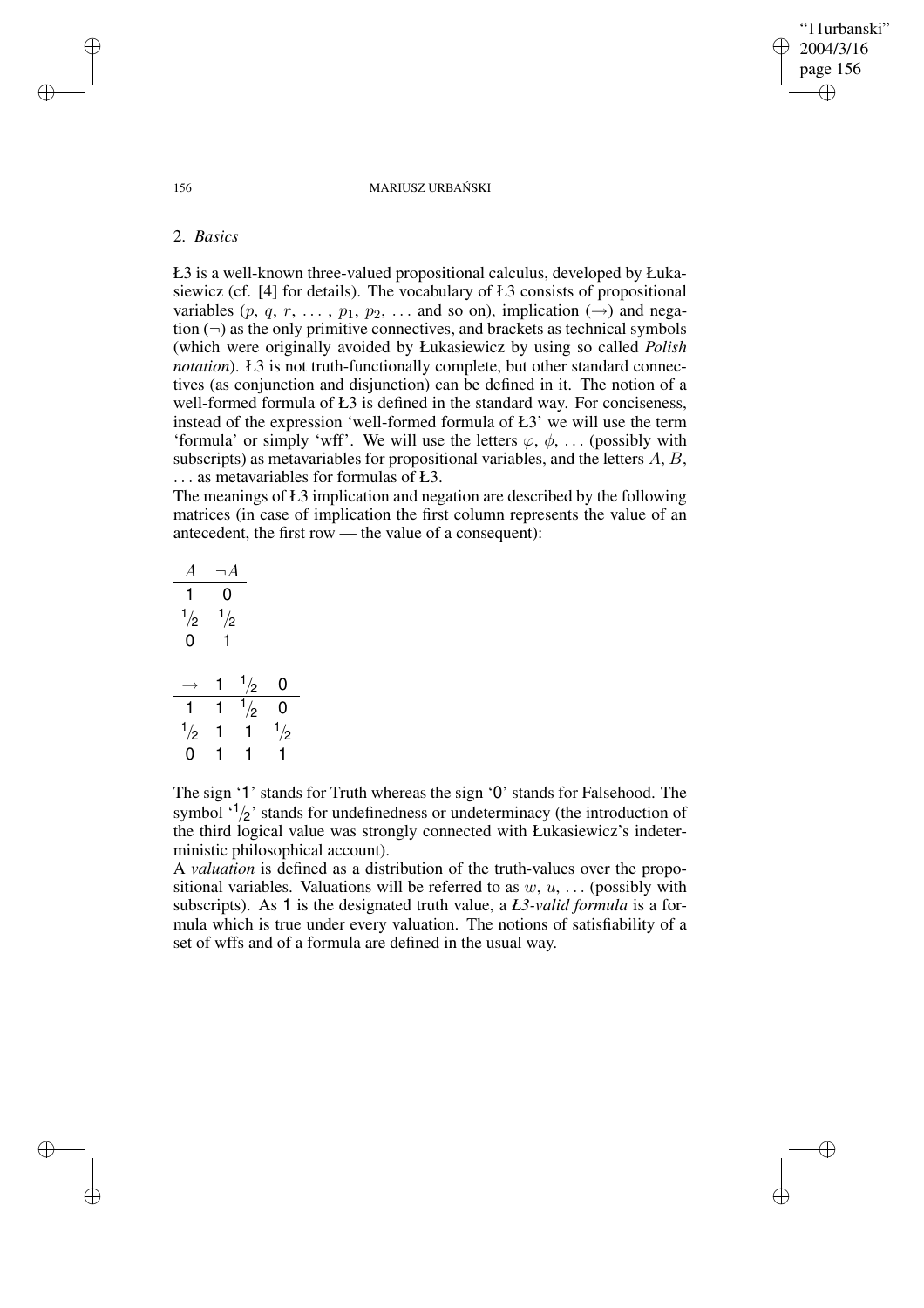# 3. *Signed formulas*

✐

✐

✐

✐

Synthetic tableaux for Ł3 will be presented in subsequent sections using so-called *signed* formulas. This concept was introduced by Smullyan (see: [5]) and showed itself as extremely useful in constructing Smullyan-like tableaux. There are two main reasons for that. First, it enables a very concise formulation of inferential rules and a considerable shortening of proofs of metatheorems. The second reason is that for some logics it is impossible to construct a Smullyan-like tableaux without application of signed formulas (see [2] for more details). The same hold for synthetic tableaux.

We will use  $T, F, N$  as the truth-signs: if A is a formula, then each of the following: TA, FA, NA is a *signed* formula. We will use &, #, % as variables for truth-signs.

Truth-signs do not belong to the vocabulary of Ł3, so the truth values of signed formulas are not determined by valuations and matrices for connectives. Nevertheless, the truth value of a signed formula #A (where # is any of  $T, F, N$ ) is dependent upon the truth value of the formula  $A$  under a certain valuation, so we will speak of the truth value of a formula #A *with respect* to that valuation. The definition of this notion is given by the following table (in the leftmost column there is indicated the truth value of a formula A under a valuation in question):

| А             | TA            | FA            | NА |
|---------------|---------------|---------------|----|
|               |               | 0             | 0  |
| $\frac{1}{2}$ | $\frac{1}{2}$ | $\frac{1}{2}$ |    |
|               | D             |               | 0  |

Thus the truth value of a formula  $TA$  with respect to a certain valuation is the same as the truth value of A under this valuation. The same holds for  $FA$ and  $\neg A$ . In the third case, that of NA, the situation is slightly different. In case of Smullyan's analytic tableaux for CPC it is extremely easy to obtain an unsigned version of a tableau from a signed one: it suffices to omit all T's and to transform all  $\mathsf{F}$ 's into ' $\neg$ '. The same holds in the opposite direction and the same holds for synthetic tableaux for CPC. But this is not the general feature of tableaux: as we have mentioned above, in some cases the truth signs are indispensable. This is also the case here: there is no simple method of elimination of the truth signs in case of synthetic tableaux for Ł3 (at least if one is not going to introduce into the vocabulary of Ł3 some uncommon connectives).

"11urbanski" 2004/3/16 page 157

✐

✐

✐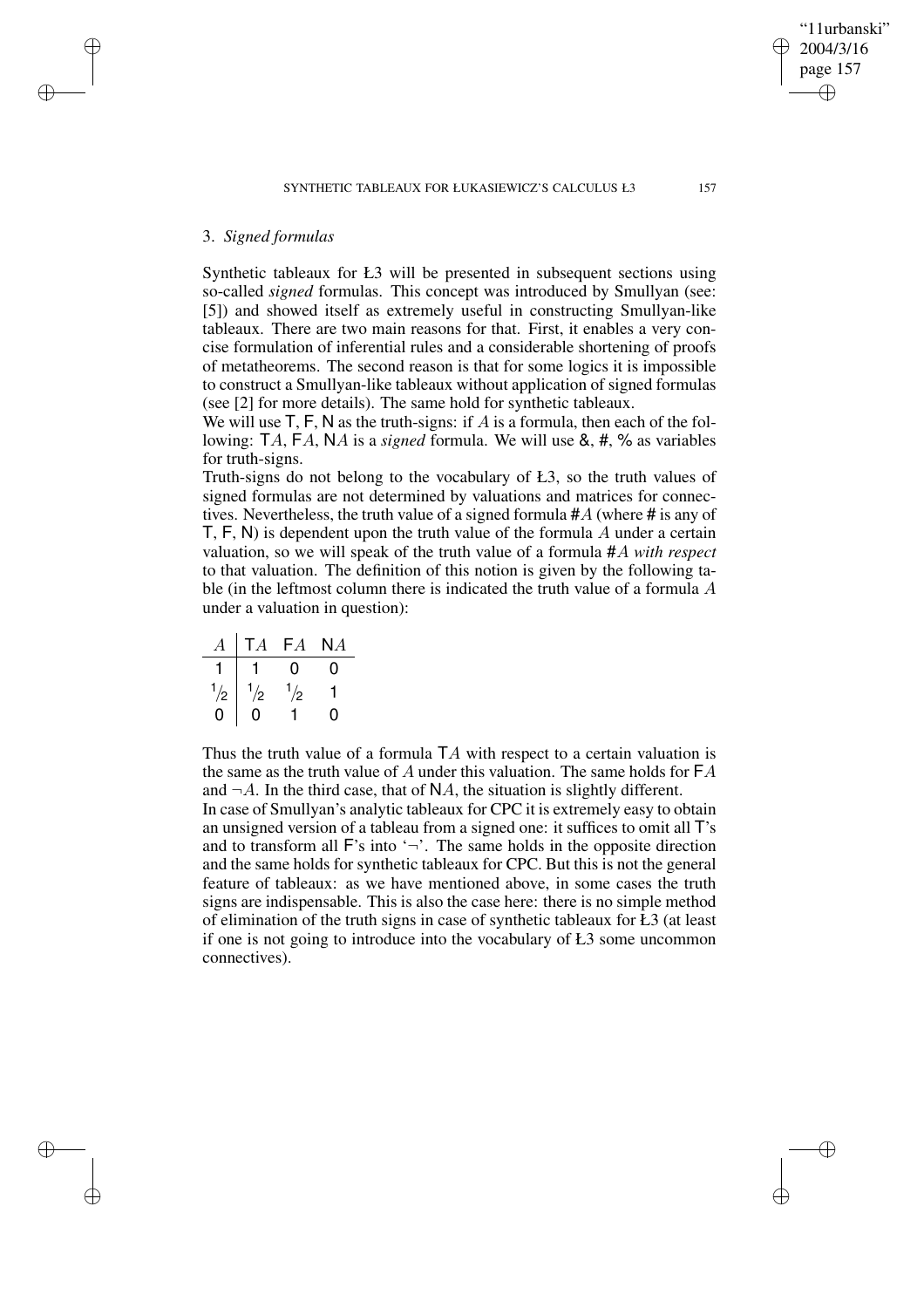#### 158 MARIUSZ URBAŃSKI

"11urbanski" 2004/3/16 page 158

✐

✐

✐

✐

### 4. *Further syntax*

In what follows we will make use of the notions of a *subformula* of a formula A and of a *degree of complexity* of a formula.

If A is a formula of the form  $\neg B$  (or of the form  $(B \to C)$ , respectively), then  $B$  is (or both  $B$ ,  $C$  are) a *proper* subformula(s) of  $A$  and, at the same moment, the only *immediate subformula(s)* of A. If A is a propositional variable, then it has no proper subformulas at all. A formula  $B$  is a subformula of a formula  $A$  iff (if and only if)  $B$  is a proper subformula of  $A$  or  $A = B$ . It follows that if C is a subformula of some subformula of A, then C is a subformula of A. The set of all subformulas of A will be referred to as  $\text{Sub}(A)$ .

The notion of a *degree of complexity* of a formula A (symbolically:  $deg(A)$ ) is defined here as the measure of the number of arguments of the connectives occurring in A:

- (i) if A is a propositional variable, then  $deg(A)$  is 0;
- (ii) deg( $\neg A$ ) is deg( $A$ ) + 1;
- (iii) deg( $A \rightarrow B$ ) is deg( $A$ ) + deg( $B$ ) + 2.

Since the truth-signs T, F, N are not symbols of the vocabulary of Ł3, the notions of a subformula and of a degree of complexity of signed formulas are defined in the same way as for their unsigned counterparts:

 $\text{Sub}(A) = \text{Sub}(\mathsf{T}A) = \text{Sub}(\mathsf{F}A) = \text{Sub}(\mathsf{N}A)$  $deg(A) = deg(TA) = deg(FA) = deg(NA)$ 

In the construction of the synthetic tableaux for Ł3 the following rules will be applied (we will call them *Ł3-rules*):

| CT-rule:                      | $CF$ -rule:          | $CN$ -rule:          |
|-------------------------------|----------------------|----------------------|
| FA TB NA,NB                   | TA,FB                | NA, FB TA, NB        |
| $\mathsf{T}(A \rightarrow B)$ | $F(A \rightarrow B)$ | $N(A \rightarrow B)$ |
| NT-rule:                      | NF-rule:             | NN-rule:             |
| FA                            | TΑ                   | NА                   |
| $\bar{\tau}_{\neg A}$         | $F - A$              | $N - A$              |

The CT-rule allows one to derive  $T(A \rightarrow B)$  from any of FA, TB or from the pair NA, NB. The other rules should be understood in an analogous way. We shall call a formula A a *Ł3-consequence* of a set of wffs X iff there exists at least one derivation of A from X by means of the above rules.

✐

✐

✐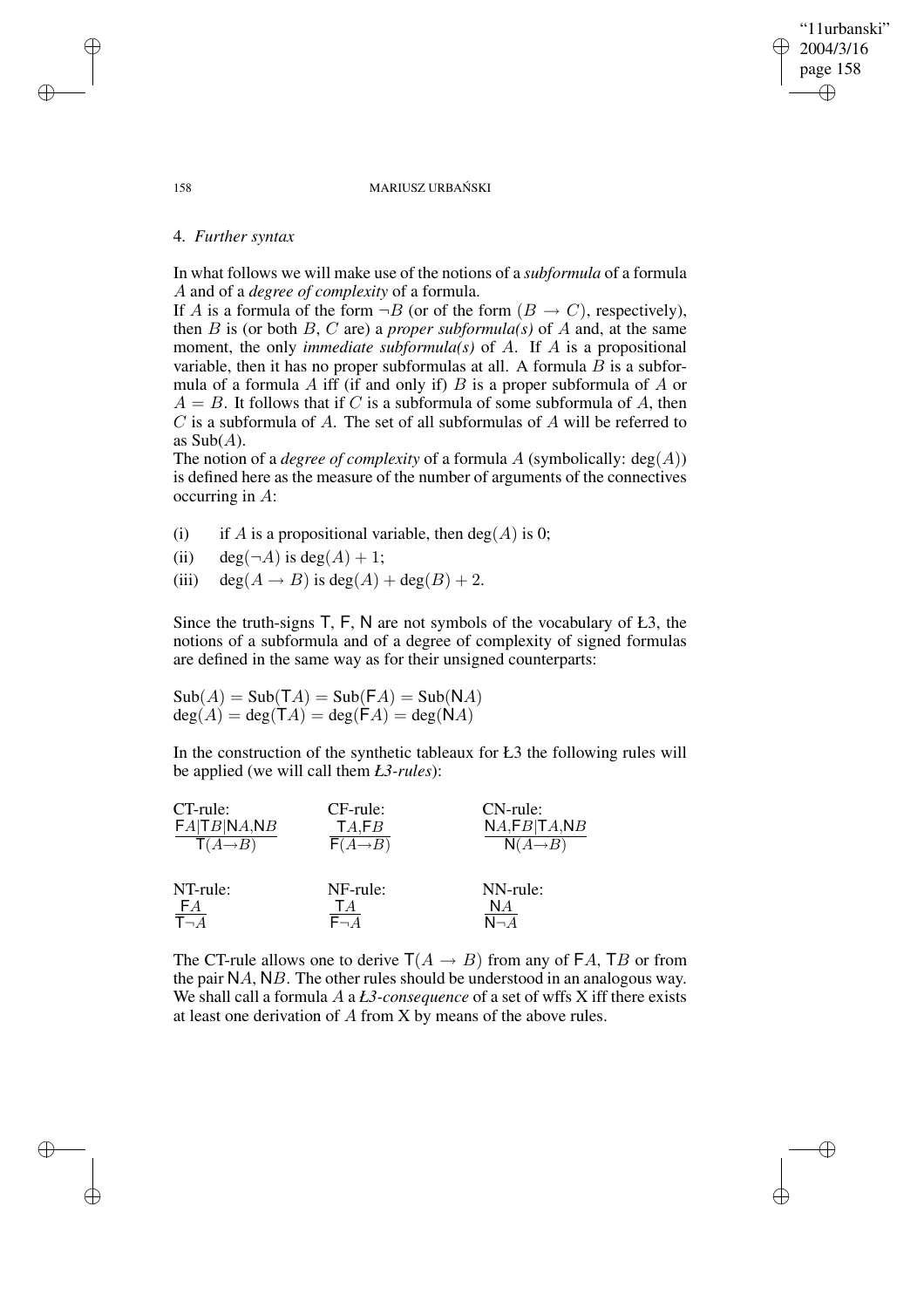In what follows we will omit brackets round arguments of the truth-signs, *e.g.* we will write  $TA \rightarrow B'$  instead of  $T(A \rightarrow B)'$ . This convention will not lead to any misunderstanding as no signed formula can be a subformula of any wff.

### 5. *Synthetic inferences*

✐

✐

✐

✐

*Definition 1*: *Let* #A *be a signed formula. A finite sequence*  $S = s_1, \ldots, s_n$  *of signed wffs is a* synthetic inference *of* #A *iff:*

- (1) *every term of* s *is a subformula of* A*, preceded by a truth-sign;*
- (2) s<sup>1</sup> *is a signed propositional variable;*
- (3)  $s_n$  is #A;
- (4) *for every*  $s_g$  *(where*  $g = 1, \ldots, n$ *) of* **s** *one of the following holds:* 
	- (a) *if*  $s_g$  *is a signed propositional variable*  $\#\varphi$ *, then none of*  $\#\varphi$ *, &* $\varphi$ *,* %ϕ *(where* #*,* &*,* % *are distinct truth-signs) occurs at any other place in* s*;*
	- (b)  $s_a$  *is a Ł3*-consequence of some earlier formula(s) of **s**.

It is obvious that clauses 4a and 4b are disjoint.

Thus a synthetic inference of a signed formula  $#A$  is a finite sequence of signed subformulas of it, which begins with some signed propositional variable and ends with #A itself. Moreover, every (signed) propositional variable occurs as a term in s only once, no matter of truth-signs, and every formula which is not a (signed) propositional variable is derivable form some earlier formula(s) of  $s$  by means of  $E3$ -rules.

Let us consider two examples:

Example 1 A synthetic inference  $s_1$  of a formula  $\mathsf{T}(p \to q) \to (p \to (p \to q))$ :  $s_1 = \mathsf{T}_p, \mathsf{N}_q, \mathsf{N}_p \rightarrow q, \mathsf{N}_p \rightarrow (p \rightarrow q), \mathsf{T}(p \rightarrow q) \rightarrow (p \rightarrow (p \rightarrow q))$ 

Example 2

A synthetic inference  $s_2$  of a formula  $\mathsf{T}(p \to q) \to (p \to (p \to q))$ :  $\mathsf{s}_2 = \mathsf{T} q, \mathsf{T} p \rightarrow q, \mathsf{T} p \rightarrow (p \rightarrow q), \mathsf{T} (p \rightarrow q) \rightarrow (p \rightarrow (p \rightarrow q))$ 

It is easily seen that a synthetic inference of a formula  $#A$  can be viewed as a derivation of #A on the basis of certain set of signed propositional variables of A such that every propositional variable of A occurs in this set (in a signed form) at most once.

In the above examples the terms of the sequences  $s_1$  and  $s_2$  were ordered

"11urbanski" 2004/3/16 page 159

✐

✐

✐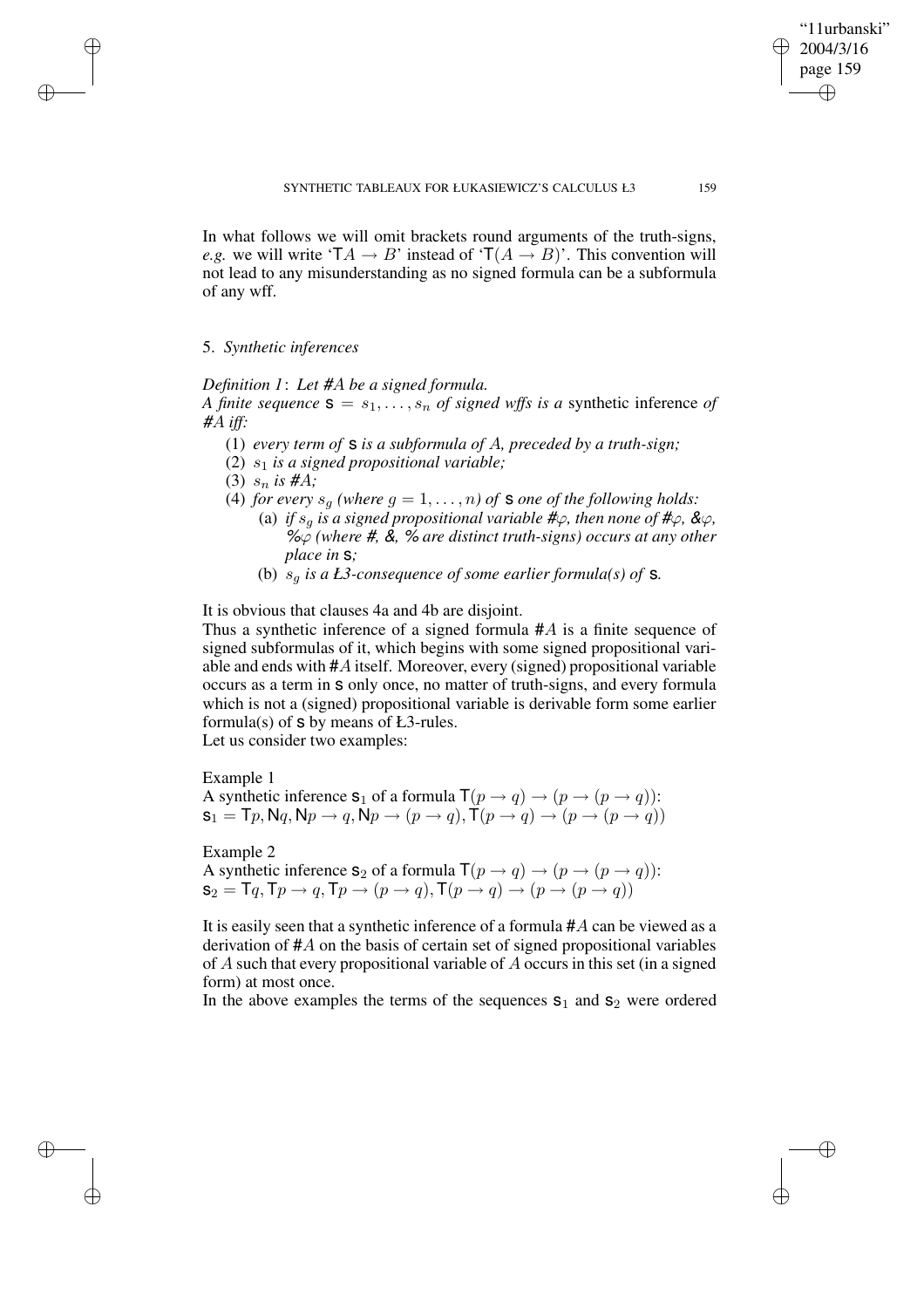"11urbanski" 2004/3/16 page 160 ✐ ✐

✐

✐

#### 160 MARIUSZ URBAŃSKI

according to their degrees of complexity. It is worthy noticing that such an ordering is not an essential feature of synthetic inferences. As an example, consider the following synthetic inference of the same formula (see also example 6):

Example 3 A synthetic inference  $s_3$  of a formula  $\mathsf{T}(p \to q) \to (p \to (p \to q))$ :  $\mathsf{s}_3 = \mathsf{F} p, \mathsf{T} p \rightarrow q, \mathsf{N} q, \mathsf{T} p \rightarrow (p \rightarrow q), \mathsf{T} (p \rightarrow q) \rightarrow (p \rightarrow (p \rightarrow q))$ 

Example 3 shows also that synthetic inferences need not be "deductively minimal". That is, they may contain some inferential steps that are deductively superfluous (here this pertains to the formulas  $Nq$  and  $Tp \rightarrow q$ ).

### 6. *Synthetic tableaux*

We are now in a position to introduce the main concept of this paper, that is, the notion of a *synthetic tableau* for a given wff of Ł3.

*Definition 2*: *Let* A *be an unsigned formula. A family* Ω *of finite sequences of signed wffs is a* synthetic tableau *for A iff every element of*  $\Omega$  *is a synthetic inference of*  $TA$ *, or of*  $FA$ *, or of*  $NA$ *, there exists a propositional variable*  $\varphi$ *such that the first element of every sequence in*  $\Omega$  *is one of the*  $\mathsf{T}\varphi$ *,*  $\mathsf{F}\varphi$ *,*  $\mathsf{N}\varphi$ *, and for every sequence*  $\mathbf{s} = s_1, \ldots, s_n$  *in*  $\Omega$  *the following holds* (&, #, % *are supposed to represent distinct truth-signs):*

- (\*) *if*  $s_i$  (where  $i = 1, \ldots, n$ ) *is a signed propositional variable* # $\phi$ *, then* (1) *there exists in*  $\Omega$  *a sequence*  $s^*$  *such that its i-th element is* % $\phi$ *and,* if  $i > 1$ *, then* **s** *and* **s**<sup>\*</sup> *do not differ to the level of their*  $i - 1$ *th terms*;
	- (2) *there exists in*  $\Omega$  *a sequence*  $s^*$  *such that its i-th element is*  $\&\phi$ *and,* if  $i > 1$ *, then* **s** *and* **s**<sup>\*\*</sup> *do not differ to the level of their*  $i - 1$ *th terms*;
	- (3) *if*  $i > 1$ , *then for every sequence*  $s^*$  *in*  $\Omega$  *such that*  $s$  *and*  $s^*$  *do not differ to the level of their*  $i-1$ *th terms, the*  $i$ *-th term of*  $\boldsymbol{\mathsf{s}}^*$  *is one of the following:*  $\mathsf{T}\phi$ *,*  $\mathsf{F}\phi$ *,*  $\mathsf{N}\phi$ *.*

Thus a synthetic tableau  $\Omega$  for a formula A is a set of interconnected synthetic inferences of TA, or of FA, or of NA. Every element of  $\Omega$  begins with a fixed propositional variable, preceded with a truth-sign. If the i-th element of a certain synthetic inference s in  $\Omega$  is a signed propositional variable # $\phi$ , then  $\Omega$  contains synthetic inferences  $s^*$ ,  $s^*$  such that they do not differ from s to the level of their  $i - 1$ th terms and whose i-th terms are % $\phi$  and & $\phi$ ,

✐

✐

✐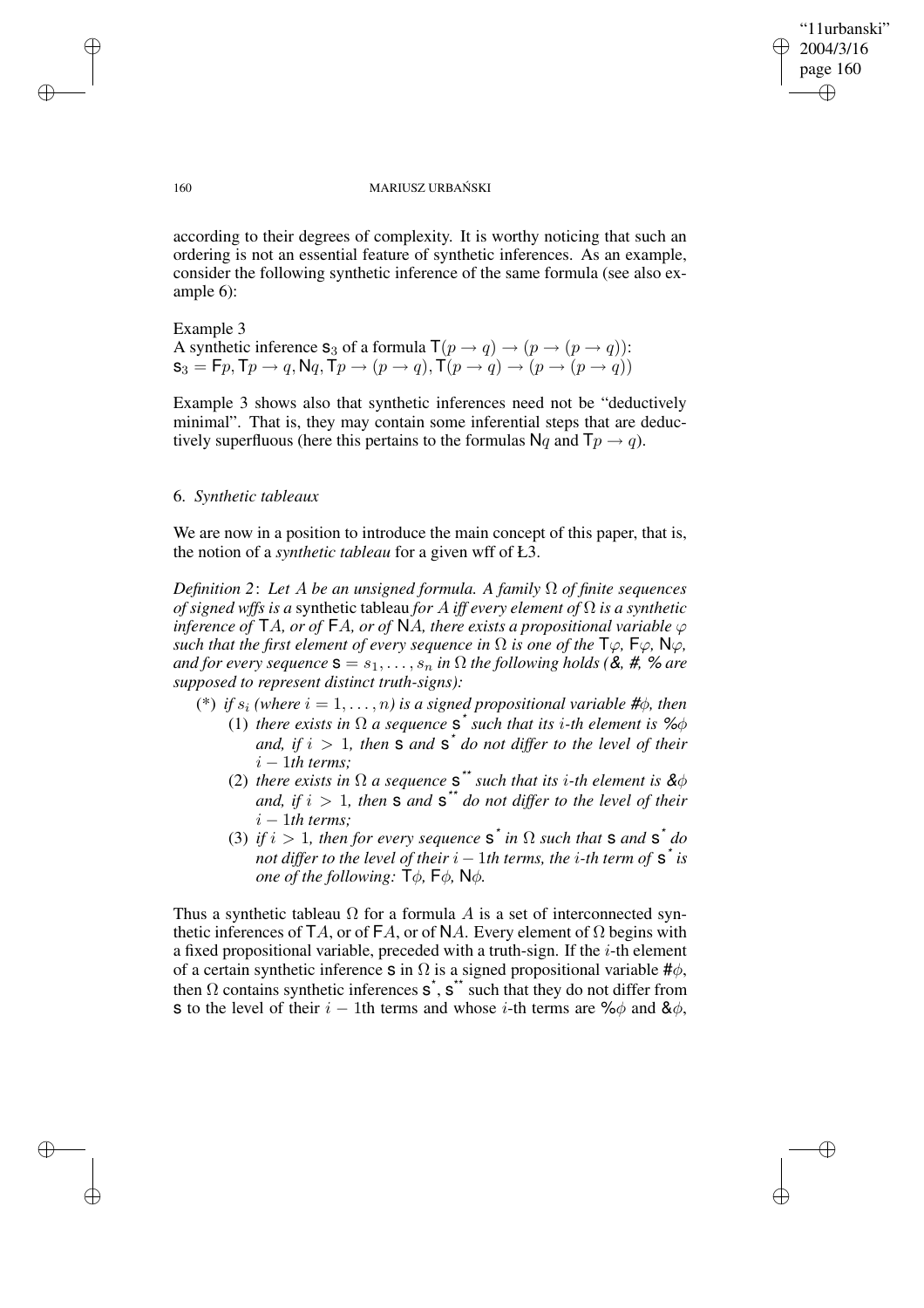"11urbanski" 2004/3/16 page 161

✐

✐

✐

✐

respectively. Moreover, if a synthetic inference s in  $\Omega$  has a signed propositional variable  $\#\phi$  as its *i*-th term (*i* > 1), then each synthetic inference in  $\Omega$  which is identical with s to the level of their  $i - 1$ th terms has as its i-th term one of the following:  $T\phi$ ,  $F\phi$ ,  $N\phi$ .

These are two examples of synthetic tableaux for the formulas of Ł3. The first is very simple, the second is a bit more complicated.

# Example 4

✐

✐

✐

✐

A synthetic tableau for the formula ' $(p \rightarrow \neg p) \rightarrow \neg p$ ':

| $\mathsf{T} p$                        | $F_p$                                 | $N_p$                                        |
|---------------------------------------|---------------------------------------|----------------------------------------------|
| $F\neg p$                             | $T\neg p$                             | $N\neg p$                                    |
| $Fp \rightarrow \neg p$               | $\mathsf{T}(p \to \neg p) \to \neg p$ | $Tp \rightarrow \neg p$                      |
| $\mathsf{T}(p \to \neg p) \to \neg p$ |                                       | $N(p \rightarrow \neg p) \rightarrow \neg p$ |

# Example 5

A synthetic tableau for the formula ' $(p \rightarrow q) \rightarrow (\neg q \rightarrow \neg p)$ ':



Synthetic tableaux are defined as sets of sequences of wffs. Nevertheless, as in the above examples, we are going to represent them in a tree-like form, where every branch of a tree represents a certain synthetic inference of the tableau in question. The last formula of a synthetic inference is indicated by underlining.

For the purposes of simplicity we shall call the elements of a synthetic tableau  $\Omega$  *paths* of  $\Omega$ . If the last element of a path **s** is #A we shall say that  $s$  *leads* to  $#A$ . By  $T_s$  we will denote the set of all the (signed) formulas occurring at the path s.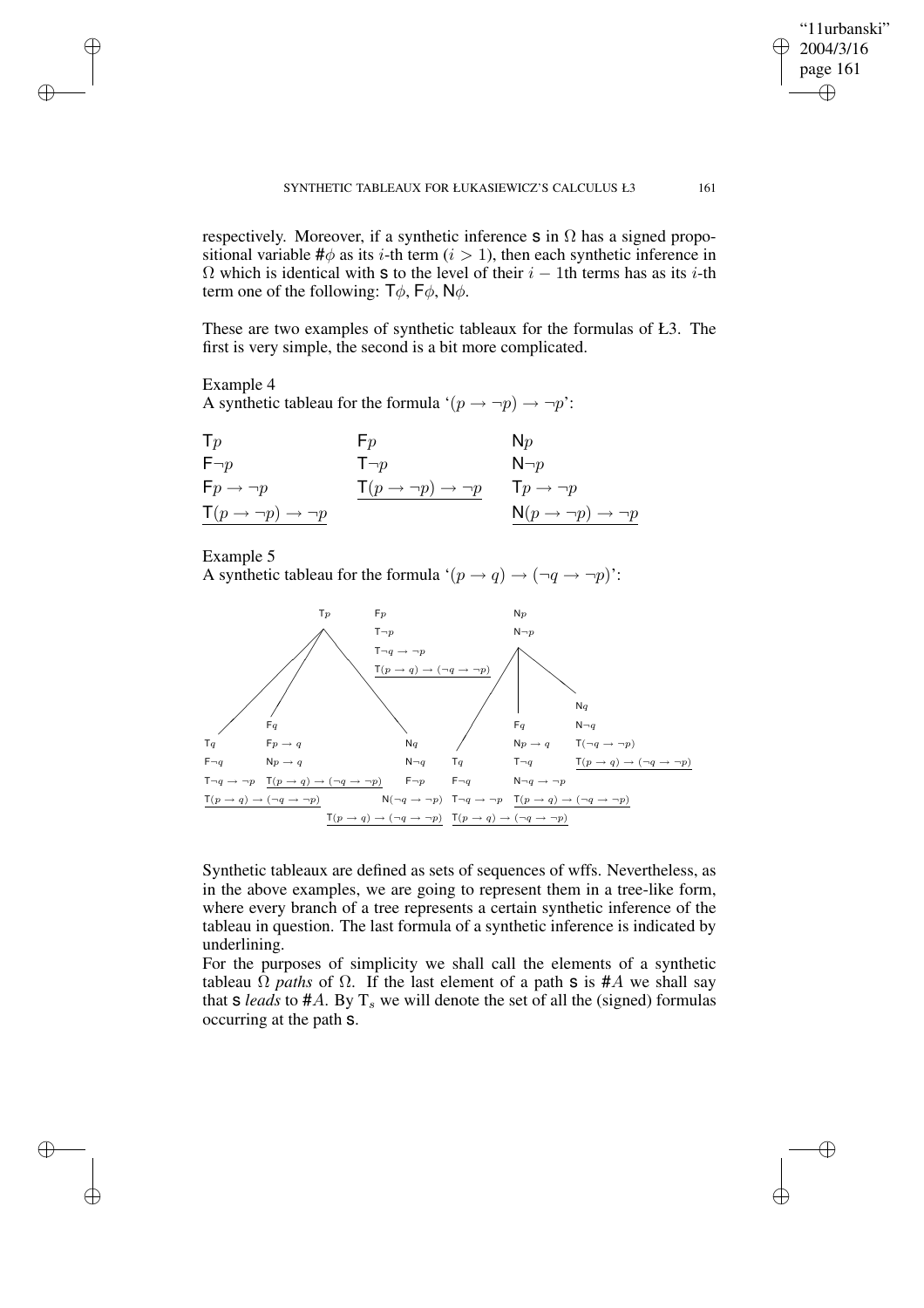$\bigoplus$ 

✐

### 162 MARIUSZ URBAŃSKI

Just as in case of synthetic inferences, "deductive minimality" of synthetic tableaux is not warranted by definition. Consider the following example:

### Example 6

A synthetic tableau for the formula ' $(p \rightarrow q) \rightarrow (\neg p \rightarrow \neg q)$ ':



Two inferences beginning with  $N_p$ ,  $T_q$  (the fourth and the third one to the right, indicated by the double-line) are simply sequences that differ with respect to the ordering of their terms. A less trivial example is the following:

# Example 7

A synthetic tableau for the formula ' $\neg p \rightarrow (p \rightarrow q)$ ':



In this case the leftmost inference and the inference next to it represent two distinct derivations of the formula ' $\mathsf{T}\neg p \rightarrow (p \rightarrow q)$ ' on the basis of the very same set of signed variables  $\{\mathsf{T}p, \mathsf{T}q\}$ .

✐

✐

✐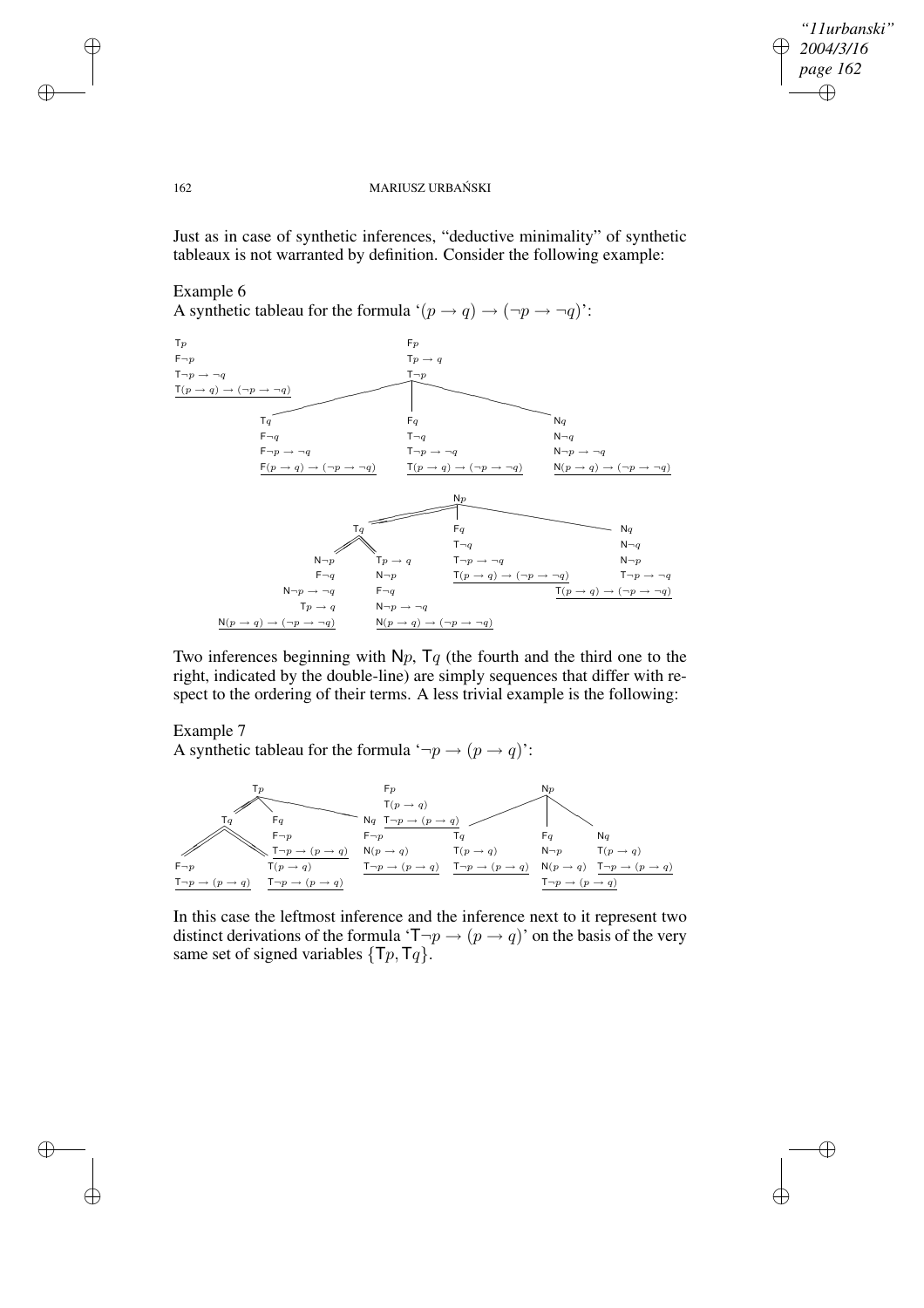# 7. *Minimal error points*

✐

✐

✐

✐

In further metatheorems we will use the notion of a *minimal error point*<sup>2</sup> of a synthetic inference.

*Lemma 1: Let a sequence*  $\mathbf{s} = s_1, \ldots, s_n$  *be a synthetic inference of a certain formula* #A *and let w be a valuation such that w does not satisfy*  $T_s$ *(recall that T*<sup>s</sup> *is the set of all the terms of* s*). Then there exists an index*  $k(k = 1, \ldots, n)$  *such that:* 

- (1)  $s_k$  *is a signed propositional variable;*
- (2) *the truth value of*  $s_k$  *with respect to w is* 0 *or*  $\frac{1}{2}$ ;
- (3) *there is no*  $j < k$  *such that the truth value of*  $s_j$  *with respect to w is* 0 or  $\frac{1}{2}$ .

*We call* k *the* minimal error point *of* s *with respect to* w*.*

The proof of Lemma 1, which we omit here, is an indirect one and is based on the fact that the Ł3-rules are sound, so the first formula in s which is not true (if any) cannot be a Ł3-consequence of any earlier formulas of s and thus it must be a (signed) propositional variable.

# 8. *Metatheorems*

In a series of theorems we shall present the basic properties of synthetic tableaux for Ł3.

*Lemma 2*: *Let* A *be an unsigned formula and let* w *be a valuation such that* A *is true under* w*. Let W be a set made up of all the propositional variables of* A *such that:*

(\*) *for every propositional variable*  $\varphi$  *of* A:

(1)  $\mathsf{T}\varphi$  *belongs to*  $W$  *iff*  $\varphi$  *is true under*  $w$ ;

(2)  $\mathsf{F}\varphi$  *belongs to W iff*  $\varphi$  *is false under w*;

(3)  $\mathsf{N}\varphi$  *belongs to*  $W$  *iff*  $\varphi$  *is undetermined under*  $w$ *.* 

*Then* TA *is a Ł3-consequence of W and there exists a synthetic inference of* TA*.*

### Proof

First we shall show that  $TA$  is a Ł3-consequence of W, that is, that there exists a derivation of TA from W by means of Ł3-rules.

 $2$  This notion is due to Wisniewski (cf. [9]).

"11urbanski" 2004/3/16 page 163

✐

✐

✐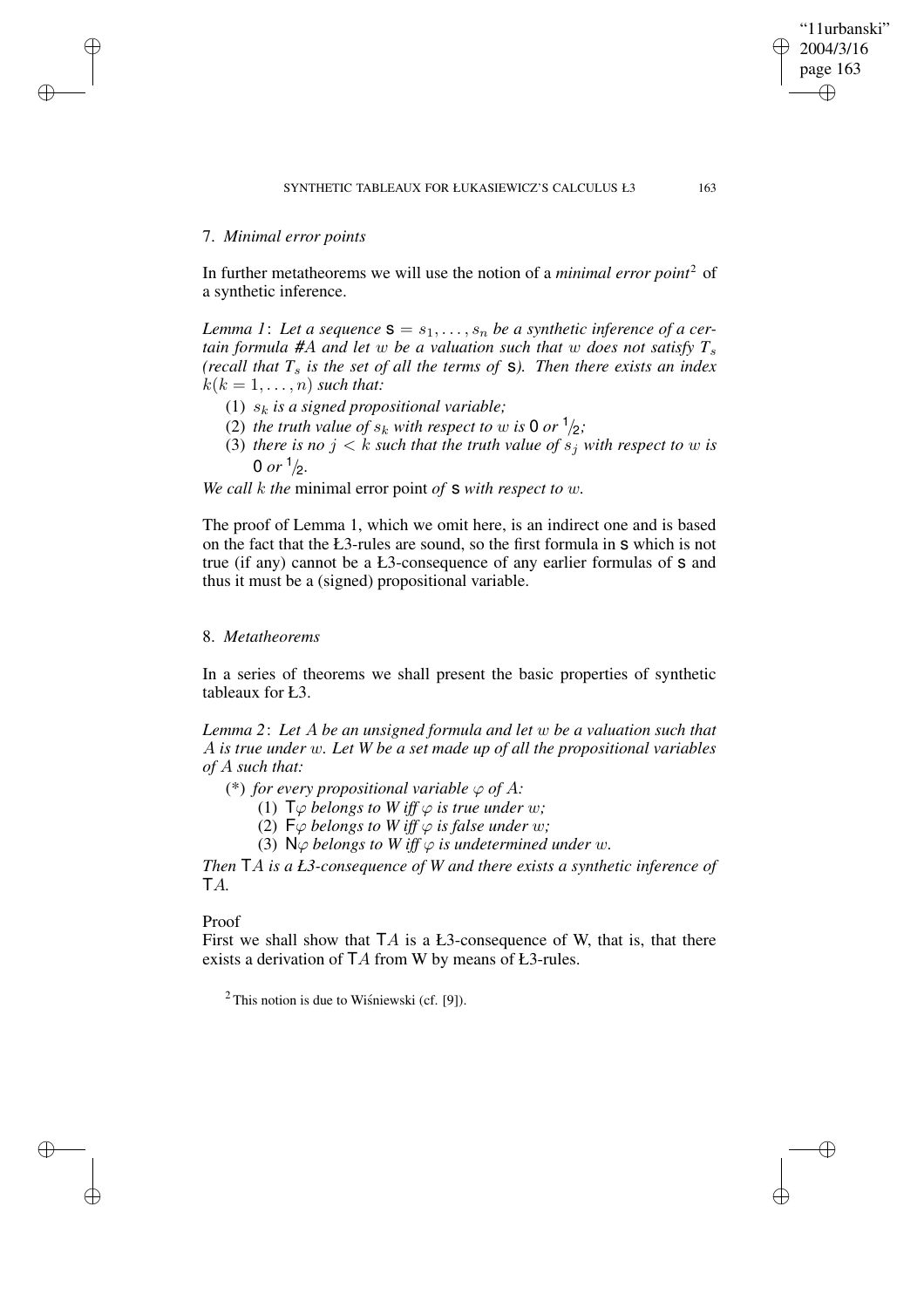## "11urbanski" 2004/3/16 page 164 ✐ ✐

✐

✐

#### 164 MARIUSZ URBAŃSKI

Let P be the set of all the subformulas of A, preceded by a truth-sign. Let  $P^*$ be the smallest subset of P such that:

(\*\*) for every subformula C of A:

- (1)  $TC$  belongs to P\* iff C is true under w;
- (2) FC belongs to  $P^*$  iff C is false under w;
- (3) NC belongs to  $P^*$  iff C is undetermined under w.

It is obvious that W is a subset of  $P^*$  and that  $TA$  belongs to  $P^*$ . Now, build up a sequence  $d = d_1, \ldots, d_s$  of the elements of P\* ordered by the increasing degree of their complexity in such a way that every formula of degree n should precede in **d** any formula of degree  $n+1$ . An exact order of the formulas of the same degree does not matter, with two exceptions:

- (i) signed propositional variables should be ordered alphabetically;
- (ii) the last element of **d** should be  $TA$  (this clause is added for the purpose of clarity only; in fact it is superfluous).

Moreover, d should be a sequence without repetitions.

Thus, if  $\varphi_1, \ldots, \varphi_t$  are all the propositional variables of A, then the t first terms of d are signed propositional variables and the degree of complexity of any further term of d is greater than 0. It can be shown by induction on the degree of complexity of the terms of **d** that for any  $i(i = 1, \ldots, s)$ ,  $d_i$  is a Ł3-consequence of W:

- (I) If  $deg(d_i) = 0$ , then  $d_i$  is a signed propositional variable and, at the same moment,  $d_i$  is in W;
- (II) Suppose that  $deg(d_i) > 0$ ; moreover, suppose that for any  $m < i$ ,  $d_m$  is a Ł3-consequence of W.

Obviously, if  $deg(d_i) > 0$ , then there is a formula G such that  $d_i$  is in either of the form  $T\neg G$  or  $F\neg G$  or  $N\neg G$ , or there are formulas G, H such that  $d_i$  is in either of the form  $TG \rightarrow H$  or  $FG \rightarrow H$  or  $NG \rightarrow H$ .

(a) If  $d_i$  is  $T\neg G$ , then, since  $\neg G$  is a subformula of A, then G is a subformula of A as well. As  $T\neg G$  is member of P\*,  $\neg G$  is true under  $w$  and  $G$  is false under  $w$ . This means that  $FG$  is in  $P^*$  and that there exists an index f such that  $d_f$  is FG. Since  $deg(FG) < deg(T\neg G)$ , then  $f < i$ . Thus, on the basis of inductive assumption and by the NT-rule (and due to idempotency of the consequence operator in question),  $d_i$  is a Ł3-consequence of W.

The other cases can be proved in a similar way.

This ends the first part of the proof.

It is easily seen that the sequence d is also a synthetic inference of the formula  $TA$ . For observe the following:

✐

✐

✐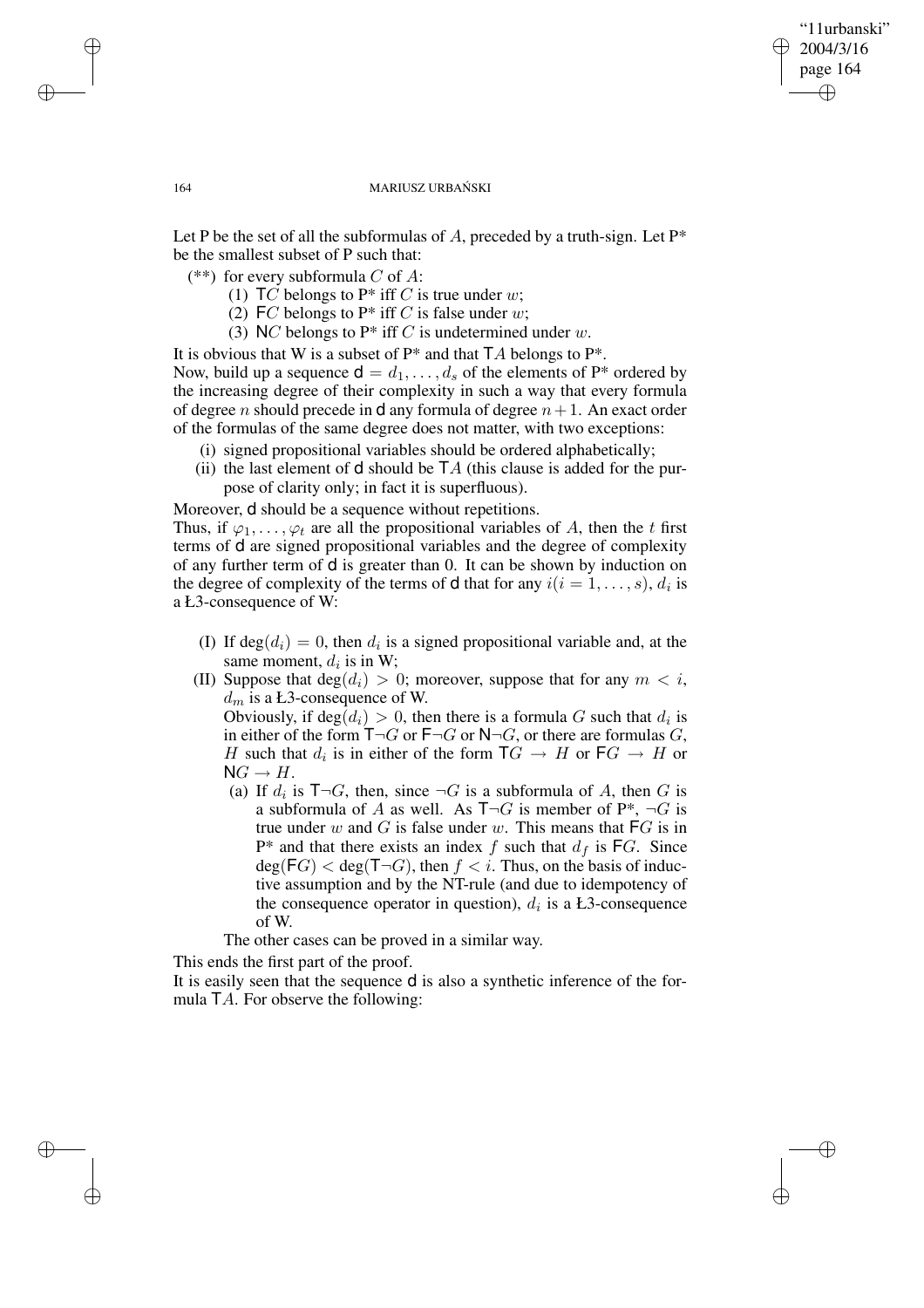SYNTHETIC TABLEAUX FOR ŁUKASIEWICZ'S CALCULUS Ł3 165

"11urbanski" 2004/3/16 page 165

✐

✐

✐

✐

- (1) every term of  $\mathsf d$  is a signed subformula of A;
- (2) the first term of d is a signed propositional variable;
- (3) the last term of **d** is  $TA$ ;

✐

✐

✐

✐

(4) every term of d is either a signed propositional variable (and, due to the conditions imposed on the set W and the sequence d, clause 4a of definition 1 is met) or is a Ł3-consequence of some earlier formula(s) of d.  $\blacksquare$ 

The following two lemmas can be proved in an analogous way:

*Lemma 3*: *Let* A *be an unsigned formula and let* w *be a valuation such that* A *is false under* w*. Let W be a set made up of all the propositional variables of* A *such that:*

(\*) *for every propositional variable*  $\varphi$  *of A*:

(1)  $\mathsf{T}\varphi$  *belongs to*  $W$  *iff*  $\varphi$  *is true under*  $w$ *;* 

(2)  $\mathsf{F}\varphi$  *belongs to W iff*  $\varphi$  *is false under w*;

(3)  $\mathsf{N}\varphi$  *belongs to*  $W$  *iff*  $\varphi$  *is undetermined under w.* 

*Then* FA *is a Ł3-consequence of W and there exists a synthetic inference of* FA*.*

*Lemma 4*: *Let* A *be an unsigned formula and let* w *be a valuation such that* A *is undetermined under* w*. Let W be a set made up of all the propositional variables of* A *such that:*

(\*) *for every propositional variable*  $\varphi$  *of A:* 

(1)  $\mathsf{T}\varphi$  *belongs to*  $W$  *iff*  $\varphi$  *is true under*  $w$ *;* 

(2)  $\mathsf{F}\varphi$  *belongs to W iff*  $\varphi$  *is false under w*;

(3)  $\mathbb{N} \varphi$  *belongs to*  $W$  *iff*  $\varphi$  *is undetermined under*  $w$ *.* 

*Then* NA *is a Ł3-consequence of W and there exists a synthetic inference of* NA*.*

The central theorems of the present paper are the following soundness and completeness theorems:

*Theorem 1*: *If a formula* A *is Ł3-valid, then there exists a synthetic tableau*  $\Omega$  *for A such that every path of*  $\Omega$  *leads to*  $TA$ *.* 

### Proof

Let  $A$  be a certain valid formula of Ł3. Let  $K$  be the set of all the propositional variables of A. Let  $\varphi_1, \ldots, \varphi_p$  be all the distinct members of K, ordered alphabetically. Thus there exist  $t = 3<sup>p</sup>$  valuations, which differ with respect to truth values assigned to the variables  $\varphi_1, \ldots, \varphi_p$ . Let's now assign to every propositional variable  $\varphi_h(h=1,\ldots,p)$  t-terms sequence  $\mathsf{u}^\mathsf{h}$  of the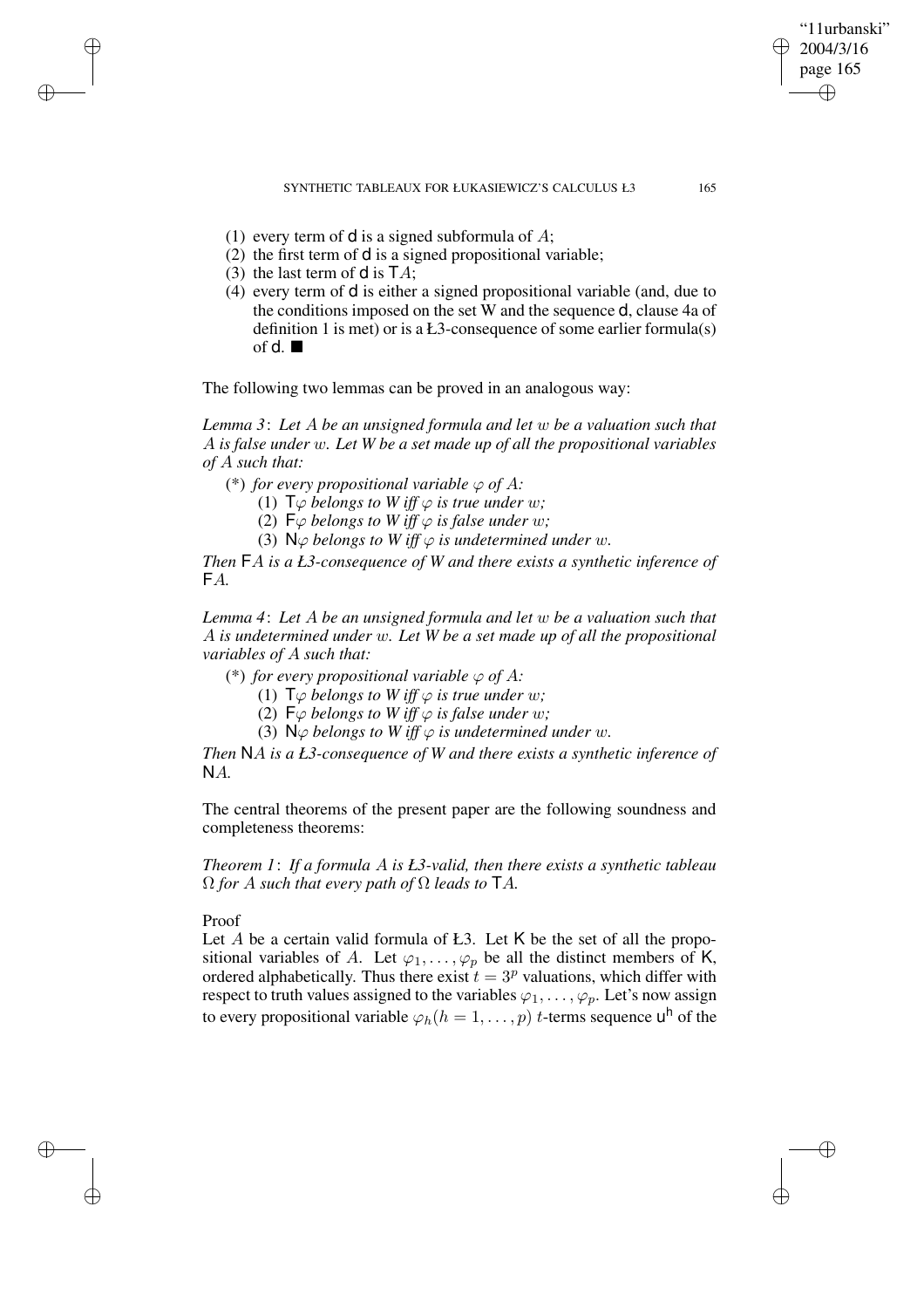✐

✐

#### 166 MARIUSZ URBAŃSKI

truth values 1,  $\frac{1}{2}$ , 0; the *g*-th  $(g = 1, \ldots, t)$  term of the sequence  $u^h$  is defined in the following way  $(\forall x)$  stands here for the sign of multiplication):

$$
u_g^h = \begin{cases} 1 & \text{if } 1 \le g \le 3^{p-h} \\ 0 & \text{if } 3^{p-h} < g \le 2 \times 3^{p-h} \\ 1_{/2} & \text{if } 2 \times 3^{p-h} < g \le 3^{(p-h)+1} \\ u_{g-r}^h & \text{if } 3^{(p-h)+1} < g \le 3^p \text{, where } r = 3^{(p-h)+1} \end{cases}
$$

Now, define  $t = 3^p$  p-terms sequences of truth values; the sequence  $V^2$ (where  $z = 1, \ldots, t$ ) is given by the following formula:

$$
\mathbf{V}^{\mathbf{Z}}=u^1_z,u^2_z,\ldots,u^p_z
$$

Every sequence  $V^z$  defines a certain class of valuations, namely, these under which the variable  $\varphi_h$  takes the value  $u_z^h$  for  $h = 1, \ldots, p$ . Moreover, every valuation belongs to exactly one such a class. Valuations which belong to distinct classes (that is, defined by distinct sequences  $v^1, \dots, v^t$ ) do differ with respect to the truth values assigned to the variables of  $A$  (that is,  $(\varphi_1, \ldots, \varphi_p)$ . Let  $w^1, \ldots, w^t$  be valuations which belong to the classes determined by  $v^1, \ldots, v^t$ , respectively.

Now for every valuation  $w^b$  (where  $b = 1, \ldots, t$ ) we define a p-term sequence  $d^b = d_1^b, \dots, d_p^b$  of signed propositional variables of A. The j-th term of the sequence  $d^b$  is defined in the following way:

$$
d_j^b = \begin{cases} \mathsf{T}\varphi_j & \text{if } \varphi_j \text{ is true under } w^b; \\ \mathsf{F}\varphi_j & \text{if } \varphi_j \text{ is false under } w^b; \\ \mathsf{N}\varphi_j & \text{if } \varphi_j \text{ is undetermined under } w^b \end{cases}
$$

where  $j = 1, \ldots, p$ .<sup>3</sup> Note, that d<sup>b</sup> contains no repetitions.

<sup>3</sup> Consider the following example. Let  $A = \gamma p \wedge q \rightarrow p'$ . Thus all the distinct variables of A are p, q (ordered alphabetically). The sequence  $u^{\rho}$  of truth-values, assigned to the variable p will look as follows:  $u^p = 1, 1, 1, 0, 0, 0, \frac{1}{2}, \frac{1}{2}, \frac{1}{2}$  whereas to the variable q will be assigned the sequence  $u^q = 1, 0, ^1/2, 1, 0, ^1/2, 1, 0, ^1/2$ . The relevant v-sequences are:  ${\sf v}^1=1,\,1,{\sf v}^2=1,\,0,{\sf v}^3=1,\,{}^1\!/_2,\,{\sf v}^4=0,\,1,{\sf v}^5=0,\,0,{\sf v}^6=0,\,{}^1\!/_2,{\sf v}^7=^1\!/_2,\,1,{\sf v}^8=^1\!/_2,$ 0,  $v^9 = \frac{1}{2}$ ,  $\frac{1}{2}$ . As for an example of d-sequences: the sequence determined by a valuation that is defined by the sequence  $v^3$  is the following:  $d^3 = T_p$ , Nq.

✐

✐

✐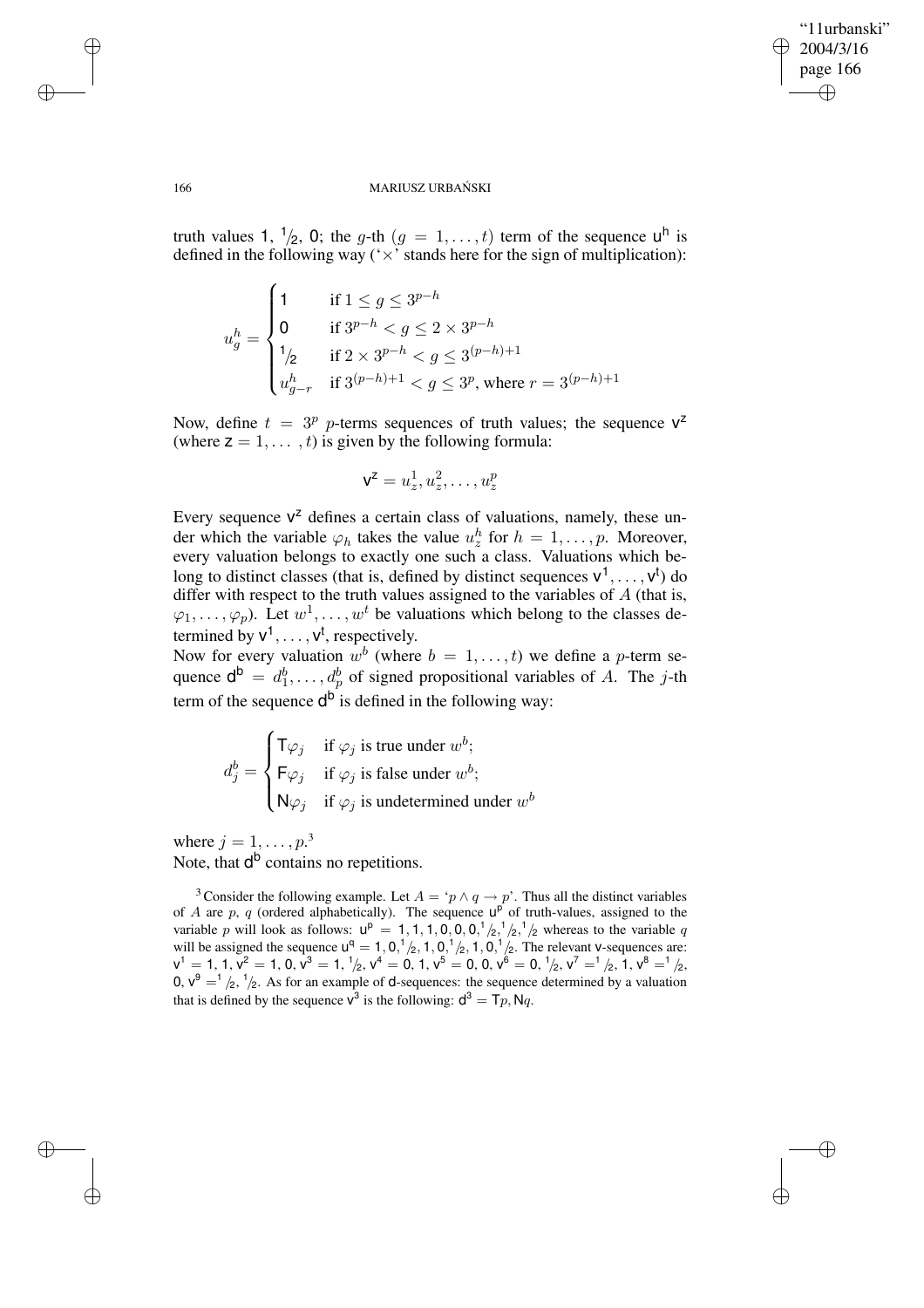Let  $W_b$  be the set of all the formulas of  $d^b$ . The following condition is met by  $W_b$ :

(\*) for every propositional variable  $\varphi$  of A:

✐

✐

✐

✐

(1)  $\mathsf{T}\varphi$  belongs to  $\mathsf{W}_b$  if  $\varphi$  is true under w;

(2) F $\varphi$  belongs to W<sub>b</sub> if  $\varphi$  is false under w;

(3)  $N\varphi$  belongs to  $W_b$  if  $\varphi$  is undetermined under w.

Since A is Ł3-valid, then it is true under every valuation, including  $w^1, \ldots$ ,  $w<sup>t</sup>$ . Thus, by Lemma 2, for any of  $w<sup>1</sup>, \ldots, w<sup>t</sup>$  there exists a certain Ł3derivation of TA on the basis of  $W_1, \ldots, W_t$ , respectively. Now we assign to every of  $W_1, \ldots, W_t$  such a derivation, built up as in the proof of Lemma 2; the only restriction is that derivation  $D^b$  assigned to the set  $W_b$  begins with  $d^b$  as its starting sequence, that is,  $D_e^b = d_e^b$  for  $e = 1, \ldots, p$  (according to the definition of the sequence  $d^b$  signed propositional variables of A occur in it in the alphabetical order, determined by their unsigned counterparts). By Lemma 2, any of the derivations  $D^1, \ldots, D^t$  is a synthetic inference of TA (and none of them are identical).

Let  $\Omega = \{D^1, \ldots, D^t\}$ . We shall show that  $\Omega$  is a synthetic tableau for the formula A.

- (1) Every sequence in  $\Omega$  is a synthetic inference of TA.
- (2) The first term of every sequence in  $\Omega$  is the signed propositional variable  $\varphi_1$  and at least one sequence in  $\Omega$  begins with  $\mathsf{T}\varphi_1$ , at least one with  $F\varphi_1$  and at least one with  $N\varphi_1$ .
- (3) The first p terms of every sequence in  $\Omega$  are signed propositional variables of A, ordered alphabetically. Thus, if #, &, % are distinct truth-signs, then if  $\#\phi$  is the q-th term of the sequence  $\mathsf{D}^{\mathsf{S}}$  (where  $s = 1, \ldots, t$ , then  $\Omega$  contains sequences  $D^{s^*}$ ,  $D^{s^*}$  which do not differ from  $\overline{D}^s$  up to the level of their  $q-1$ th terms (if there are any) and are such that the q-th term of  $D^{s^*}$  is  $\&\phi$  while the q-th term of  $D^{s^*}$ is % $\phi$ . Moreover, if  $\sharp \phi$  is the q-th term of  $D^s$ , then there is no term in  $D^{\text{S}}$  of any of the form:  $T\phi$ ,  $\vec{F}\phi$ ,  $N\phi$  other than the q-th. Finally, if D<sup>s</sup> and D<sup>s<sup>\*</sup></sup> do not differ up to their  $q-1$ th terms and  $D_q^s$  is # $\phi$ , then  $D_q^{s^*}$  $g_q^s$  is in one of the forms:  $\mathsf{T}\phi$ ,  $\mathsf{F}\phi$ ,  $\mathsf{N}\phi$ .

Thus  $\Omega$  is a synthetic tableau for A such that every path of it leads to  $TA$ .

*Theorem* 2: If *there exists* a *synthetic tableau*  $\Omega$  *for* a *formula* A *such that every path of*  $\Omega$  *leads to*  $TA$ *, then*  $A$  *is*  $L3$ -valid.

"11urbanski" 2004/3/16 page 167

✐

✐

✐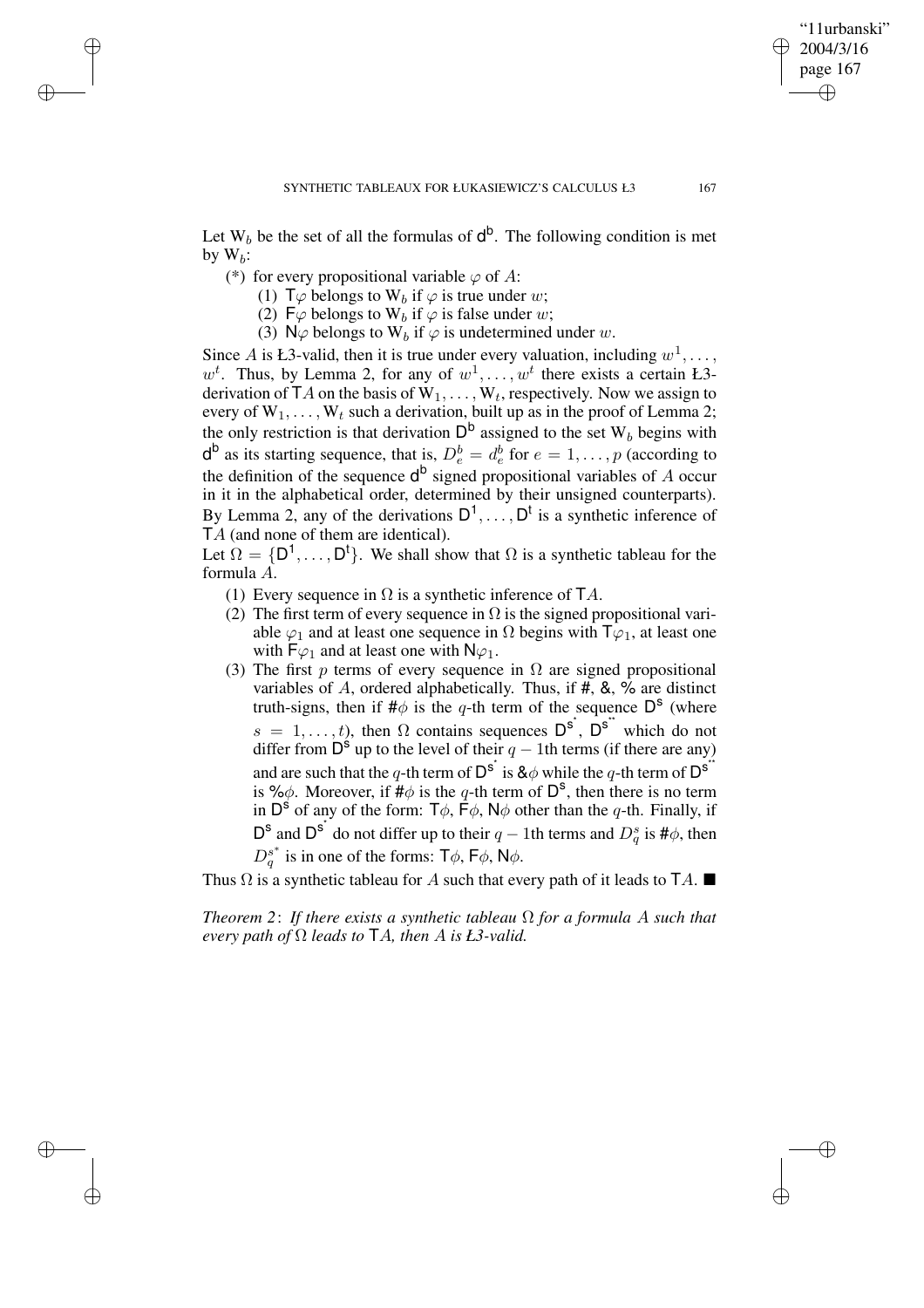### *"11urbanski" 2004/3/16 page 168* ✐ ✐

✐

✐

#### 168 MARIUSZ URBAŃSKI

Proof<sup>4</sup>

Suppose that there exists a synthetic tableau  $\Omega$  for a formula A such that every path of  $\Omega$  leads to TA. Moreover, suppose (for an indirect proof) that A is not Ł3-valid. Since all the terms of paths of  $\Omega$  are signed subformulas of A,  $\Omega$  is a finite set.

Since A is not  $E_3$ -valid, there exists a certain valuation w such that A is false under w or A is undetermined under w, that is, either  $FA$  or NA is true with respect to w. Since every path of  $\Omega$  leads to TA, then w does not satisfy any set of formulas of a path of  $\Omega$ . Therefore, by Lemma 1, for every path of  $\Omega$ there exists a minimal error point with respect to the valuation w. Let  $\omega$  be the set of all the minimal error points of the paths of  $\Omega$  with respect to the valuation  $w$  (so,  $\omega$  is a set of indices, *i.e.* positive integers).

The set  $\omega$  is finite and thus must have a maximal element, that is, there exists an index k such that for any j in  $\omega$ ,  $j \leq k$ . Let **s** be a path of  $\Omega$  such that its minimal error point is the maximal one, that is,  $k$ . By Lemma 1,  $s_k$  is a signed propositional variable,  $s_k$  is false or is undetermined with respect to w and either  $s_k$  is the first term of **s**, or every term that precedes  $s_k$  in **s** is true with respect to w.

Let #, &, % be the distinct truth-signs. If  $s_k$  is the first term of s, then there are paths s<sup>\*</sup>, s<sup>\*\*</sup> of  $\Omega$  such that, if  $s_k = #\ddot{\phi}$ , then  $s_k^* = \& \phi$  and  $s_k^{**} = \% \phi$ . Therefore, one of the  $s_k^*$  $\frac{k}{k}$ ,  $s_k^{**}$  $k^*$  is bound to be true with respect to w.

If  $s_k$  is not the first term of **s**, then there exist paths **s**<sup>\*</sup>, **s**<sup>\*\*</sup> of  $\Omega$  such that for every  $s_d$  which precedes  $s_k$  in  $s$ ,  $s_d = s_d^* = s_d^{**}$  $d \atop d$  (remember that every term of s which precedes  $s_k$  is true with respect to the valuation w) and, if  $s_k = #\phi$ , then  $s_k^* = \& \phi$  and  $s_k^{**} = \% \phi$ . Therefore, one of the  $s_k^*$  $\stackrel{*}{k}, s_k^{**}$  $k^*$  is bound to be true with respect to w.

By Lemma 1, for every path of  $Ω$  there exists a minimal error point with respect to the valuation  $w$ , so there exist also such minimal error points of the paths  $s_k^*$  $\frac{k}{k}$  and  $s_k^{**}$  $\stackrel{**}{k}$ . According to what has been shown above, the minimal error point of one of them must be greater than the minimal error point of s. This means that the minimal error point of either  $s^*$  or  $s^*$  is greater than the maximal element of  $\omega$ , so we arrive at a contradiction. Therefore the valuation w satisfies the set of all the formulas of at least one path of  $\Omega$ . Since every path of  $\Omega$  leads to TA, then TA is true with respect to w and thus A itself is true under  $w$ .

By using similar ideas as in the proof of Theorem 1, one can prove the following:

 $^{4}$  This proof is based on the idea that comes from Wisniewski's [9].

✐

✐

✐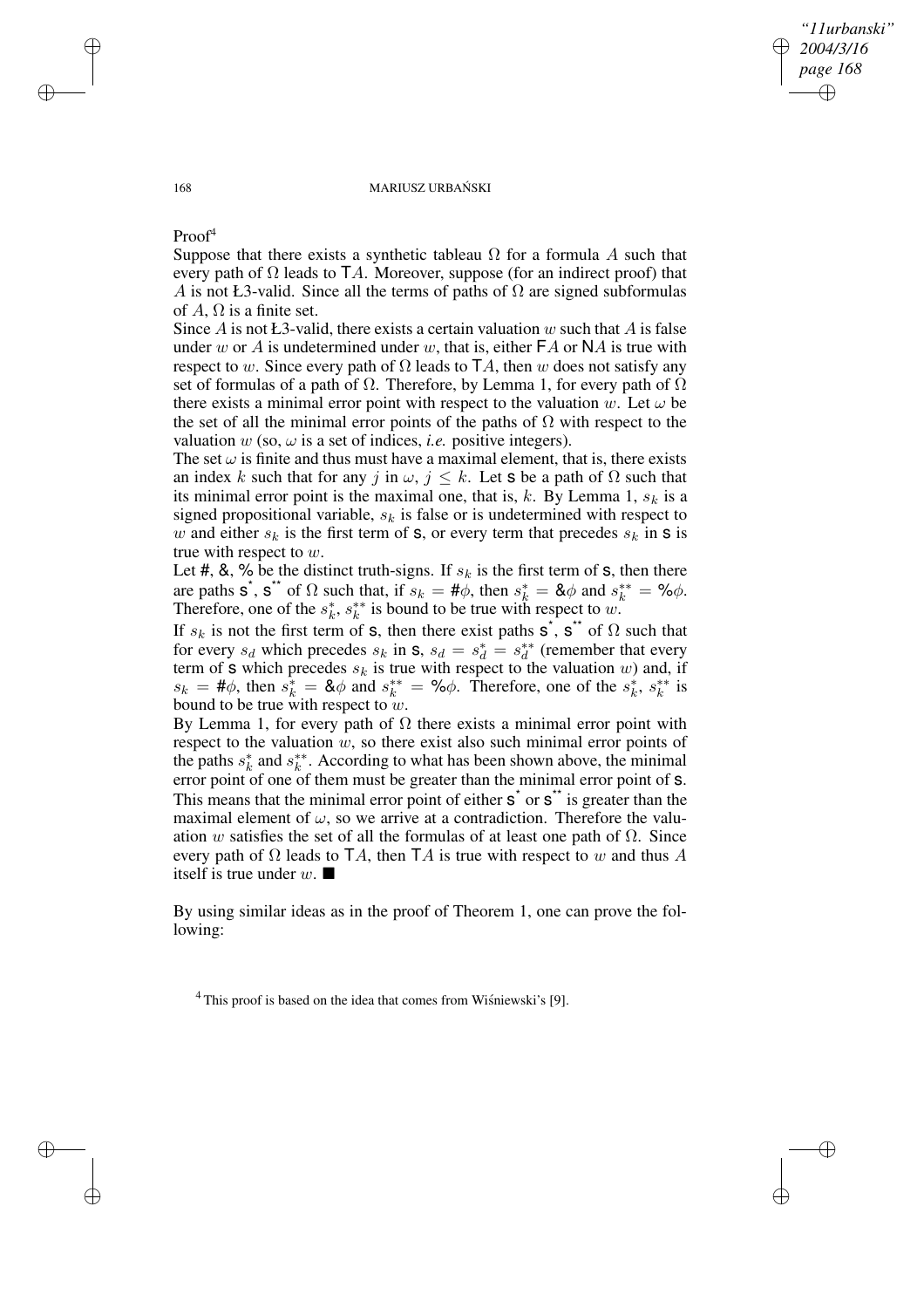"11urbanski" 2004/3/16 page 169

✐

✐

✐

✐

*Theorem 3*: *For every formula* A *of Ł3 there exists a synthetic tableau for* A*.*

One can also prove the following:

✐

✐

✐

✐

*Theorem 4*: *A formula* A *is Ł3-valid iff every synthetic tableau* Ω *for* A *is such that every path of*  $\Omega$  *leads to*  $TA$ *.* 

Therefore, one can show that synthetic tableaux method is both an adequate proof method and an effective decision procedure for Ł3. Moreover, the situation is similar in the case of any propositional Łukasiewicz-like finitevalued calculus.

# 9. *A systematic procedure*

In the present subsection we describe a systematic, finite and effective procedure for constructing a synthetic tableau for any formula of Ł3 that is based on the proofs of lemmata 2–4 and of Theorem 1.

To this end we need to determine an alphabetical order of the formulas of Ł3. Suppose that propositional variables of Ł3 are made up of the symbols  $\varphi$  and  $\vdots$  *e.g.* the fourth variable becomes  $\varphi$  ||||. Thus the alphabet of Ł3 consists of the following six signs:

 $\neg \rightarrow () \varphi$ 

We shall call this ordering *alphabetical*. An alphabetical order of the formulas of Ł3 with respect to the alphabetical ordering of the symbols of Ł3 is defined in the standard way.

Now we are in a position to describe a systematic procedure for constructing a synthetic tableau for any formula of Ł3.

Let  $\varphi_1, \ldots, \varphi_k$  be all the distinct propositional variables of a formula A of Ł3.

Task Build a synthetic tableau for A.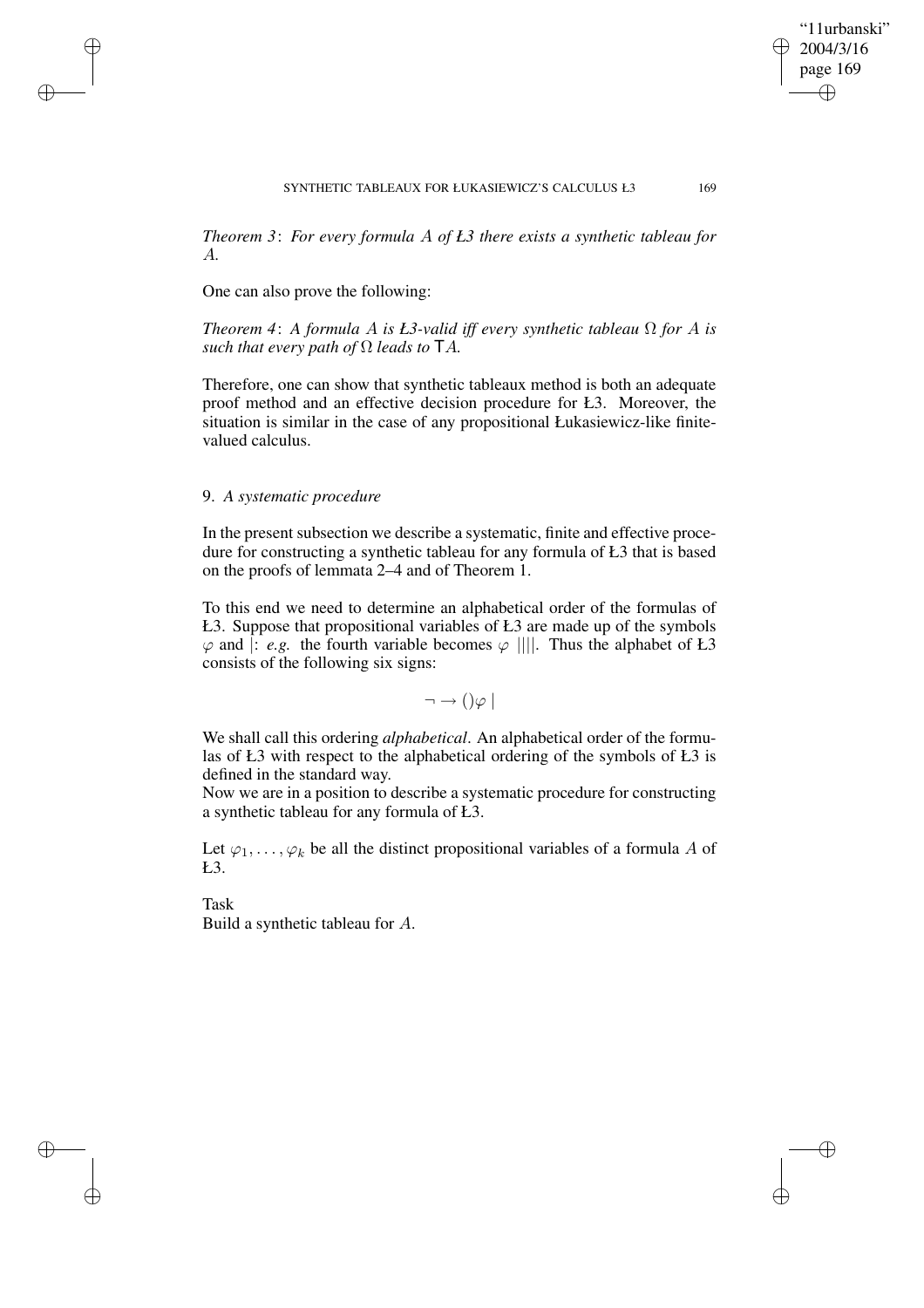✐

✐

#### 170 MARIUSZ URBAŃSKI

# Step 1

Determine all the valuations that differ with respect to the truth-values assigned to variables  $\varphi_1, \ldots, \varphi_k$ . Let  $w_1, \ldots, w_r$  be all this distinct valuations<sup>5</sup>.

# Step 2

Perform the following substeps for  $w_1$ :

# Substep 2a

Determine the truth value of A under  $w_1$ .

# Substep 2b

If A is true under  $w_1$ , then build up a set  $W_1$  of all the formulas that fulfil the following condition:

(\*) for every propositional variable  $\varphi_i$  of  $A$  ( $i = 1, \ldots, k$ ):

(1)  $\mathsf{T}\varphi_i \in \mathsf{W}_1$  iff  $\varphi_i$  is true under  $w_1$ ,

(2)  $\mathsf{F}\varphi_i \in \mathsf{W}_1$  iff  $\varphi_i$  is false under  $w_1$ ,

(3)  $\mathsf{N} \varphi_i \in \mathsf{W}_1$  iff  $\varphi_i$  is undetermined under  $w_1$ ,

and then build a synthetic inference  $s^1$  of  $TA$  as in the proof of Lemma 2. If in  $s<sup>1</sup>$  there occur some formulas with equal degrees of complexity, they should be ordered alphabetically.

Substep 2c

If A is false under  $w_1$ , then build up a set  $W_1$  of all the formulas that fulfil the following condition:

(\*) for every propositional variable  $\varphi_i$  of  $A$  ( $i = 1, \ldots, k$ ):

(4)  $\mathsf{T}\varphi_i \in \mathsf{W}_1$  iff  $\varphi_i$  is true under  $w_1$ ,

(5)  $\mathsf{F}\varphi_i \in \mathsf{W}_1$  iff  $\varphi_i$  is false under  $w_1$ ,

(6)  $\mathsf{N} \varphi_i \in \mathsf{W}_1$  iff  $\varphi_i$  is undetermined under  $w_1$ ,

and then build a synthetic inference  $s^1$  of  $FA$  as in the proof of Lemma 3. If in  $s<sup>1</sup>$  there occur some formulas with equal degrees of complexity, they should be ordered alphabetically.

✐

✐

✐

<sup>&</sup>lt;sup>5</sup> To be precise,  $w_1, \ldots, w_r$  represent distinct classes of valuations such that elements of the same class do not differ with respect to the truth-values assigned to variables  $\varphi_1, \ldots, \varphi_k$ .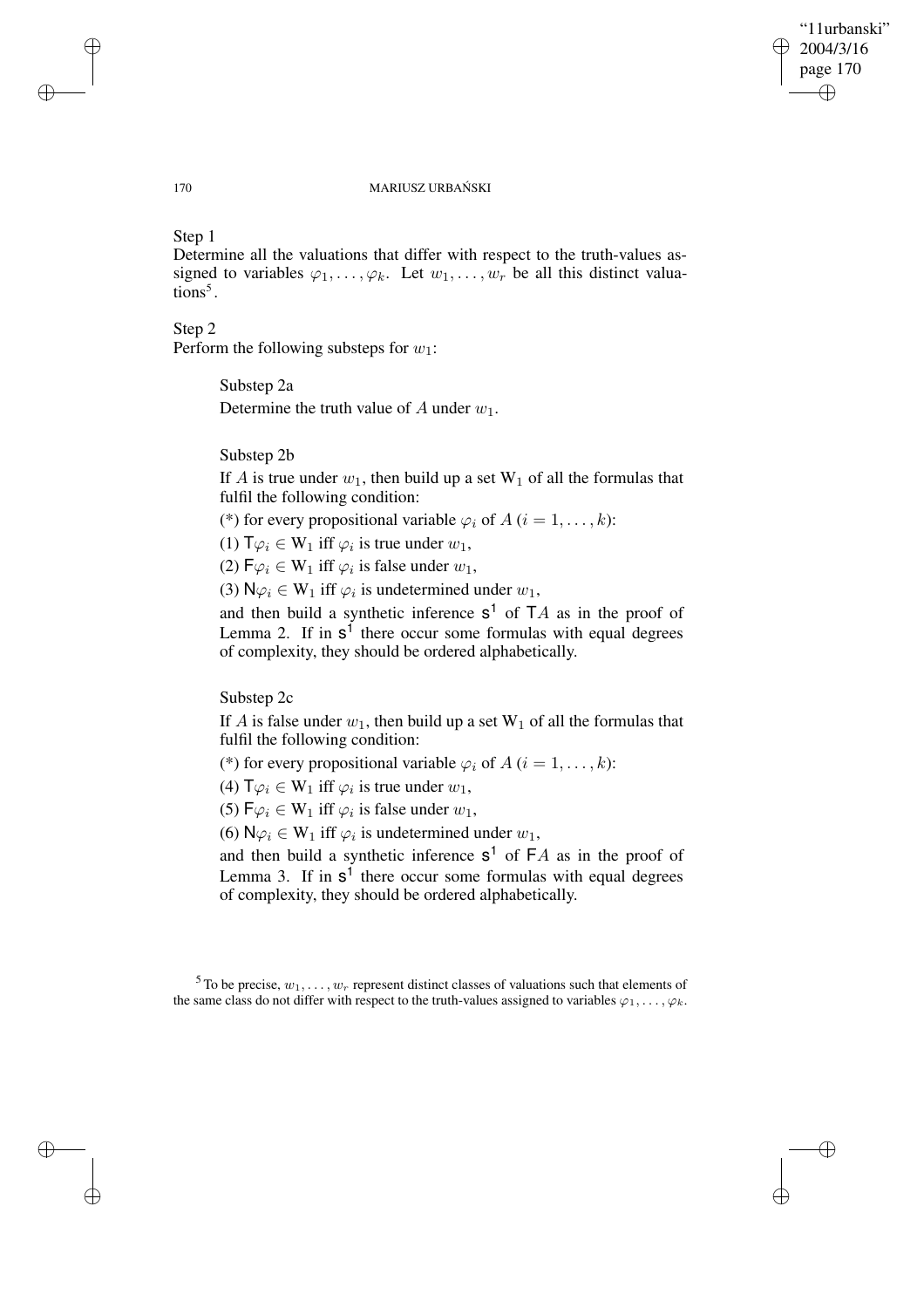# Substep 2d

If A is undetermined under  $w_1$ , then build up a set  $W_1$  of all the formulas that fulfil the following condition:

(\*) for every propositional variable  $\varphi_i$  of  $A$  ( $i = 1, \ldots, k$ ):

(7)  $\mathsf{T}\varphi_i \in \mathsf{W}_1$  iff  $\varphi_i$  is true under  $w_1$ ,

(8)  $\mathsf{F}\varphi_i \in \mathsf{W}_1$  iff  $\varphi_i$  is false under  $w_1$ ,

(9)  $\mathsf{N} \varphi_i \in \mathsf{W}_1$  iff  $\varphi_i$  is undetermined under  $w_1$ ,

and then build a synthetic inference  $s^1$  of NA as in the proof of Lemma 4. If in  $s<sup>1</sup>$  there occur some formulas with equal degrees of complexity, they should be ordered alphabetically.

# Step 3

✐

✐

✐

✐

Perform the substeps 2a–2d for the valuations  $w_2, \ldots, w_r$ .

Step 4 Build up a set  $\Omega$  of the sequences  $s^1, \ldots, s^r$ .

It can be easily checked that  $\Omega$  is a synthetic tableau for a formula A.

# 10. *Canonical synthetic tableaux*

Synthetic tableaux built up according to the procedure described in section 9 will be called *canonical*. Let us compare two synthetic tableaux for the formula ' $p \rightarrow q$ '. The tableau of example 8 is a canonical one, whereas the tableau of example 9 is not:

Example 8

A canonical synthetic tableau for the formula ' $p \rightarrow q$ ':



# Example 9

A (non-canonical) synthetic tableau for the formula ' $p \rightarrow q$ ':

"11urbanski" 2004/3/16 page 171

✐

✐

✐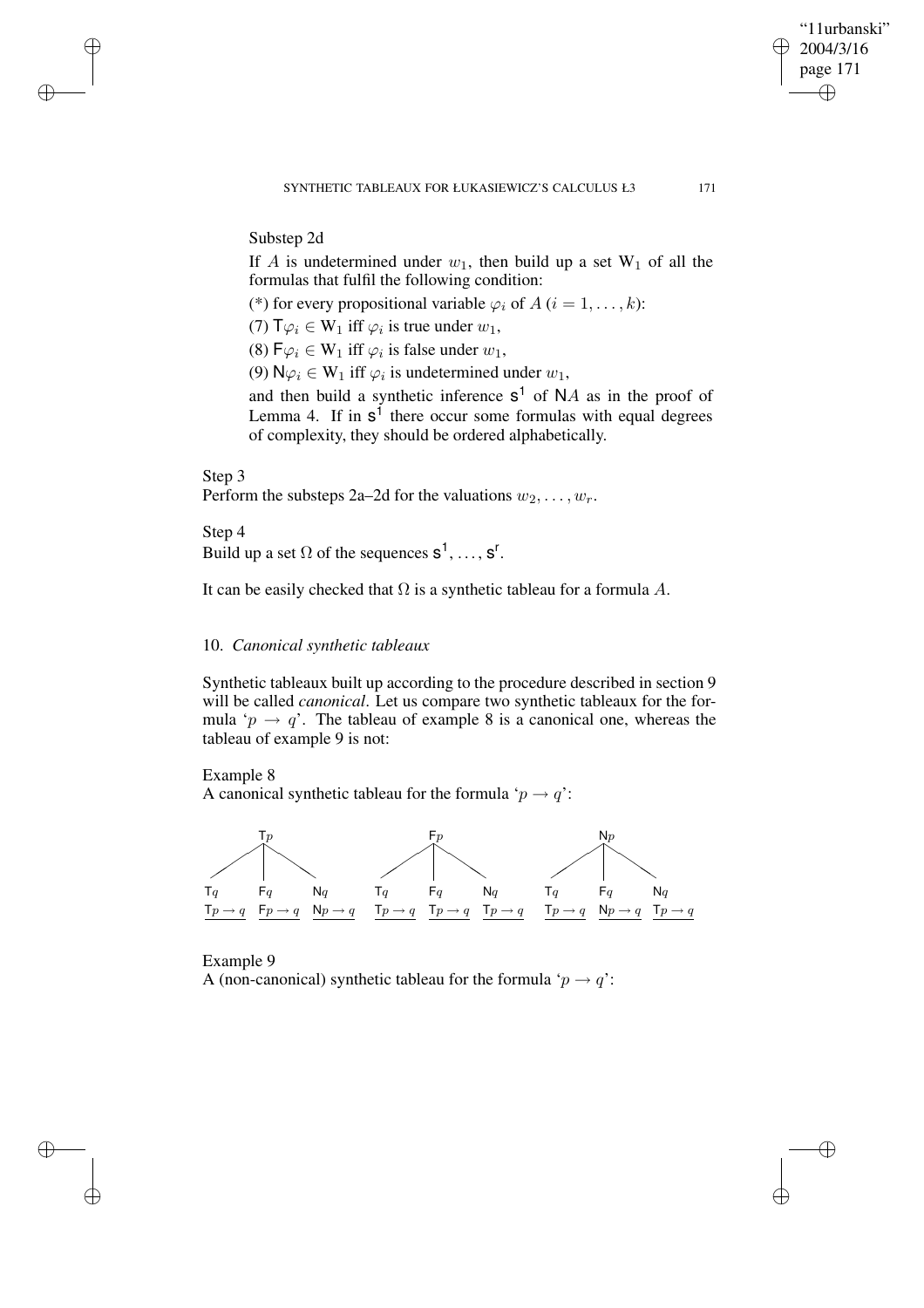✐

✐

#### 172 MARIUSZ URBAŃSKI



It is easily seen that the tableau of example 8 contains some inferential steps that are "deductively superfluous": introduction of  $Tq$ ,  $Fq$ ,  $Nq$  after  $Fp$  is not needed in order to obtain  $\mathsf{T}p \to q$ . The procedure described in section 9 enables one to determine the maximal number of synthetic inferences that is sufficient to built up a synthetic tableau for a given formula  $A$ : it is equal to  $3<sup>k</sup>$ , where k is the number of distinct propositional variables, occurring in A. This procedure does not determine, however, the minimal number of synthetic inferences that are needed to this end. And the method of determining it (as well as the method of determining the minimal length of synthetic inferences) is at the moment the main open problem concerning STM. As can be observed on the basis of the examples 6–9 the problem of the minimal complexity of a synthetic tableau for a given formula should be dealt with in terms of "pragmatics" of a proof rather than in terms of purely structural conditions. Such a heuristics for STM certainly deserves further investigations<sup>6</sup>.

Chair of Logic and Philosophy of Science Institute of Philosophy University of Zielona Góra Al. Wojska Polskiego 71a 65-762 Zielona Góra, Poland E-mail: M.Urbanski@ifil.uz.zgora.pl

# **REFERENCES**

- [1] Dutkiewicz, R., *Z badan´ nad metoda˛ tabel semantycznych* [*On the Semantic Tableaux Method*], Redakcja Wydawnictw Katolickiego Uniwersytetu Lubelskiego, Lublin 1988.
- [2] Fitting, M., *Proof Methods for Modal and Intuitionistic Logics*, D. Reidel Publishing Company, Dordrecht/Boston/Lancaster 1983 (Synthese Library, vol. 169).
- [3] Kalish, D., Montague, R., *Logic: techniques of formal reasoning*, Harcourt, Brace and World New York, New York 1964.

✐

✐

✐

<sup>&</sup>lt;sup>6</sup> Some preliminary results can be found in [8].